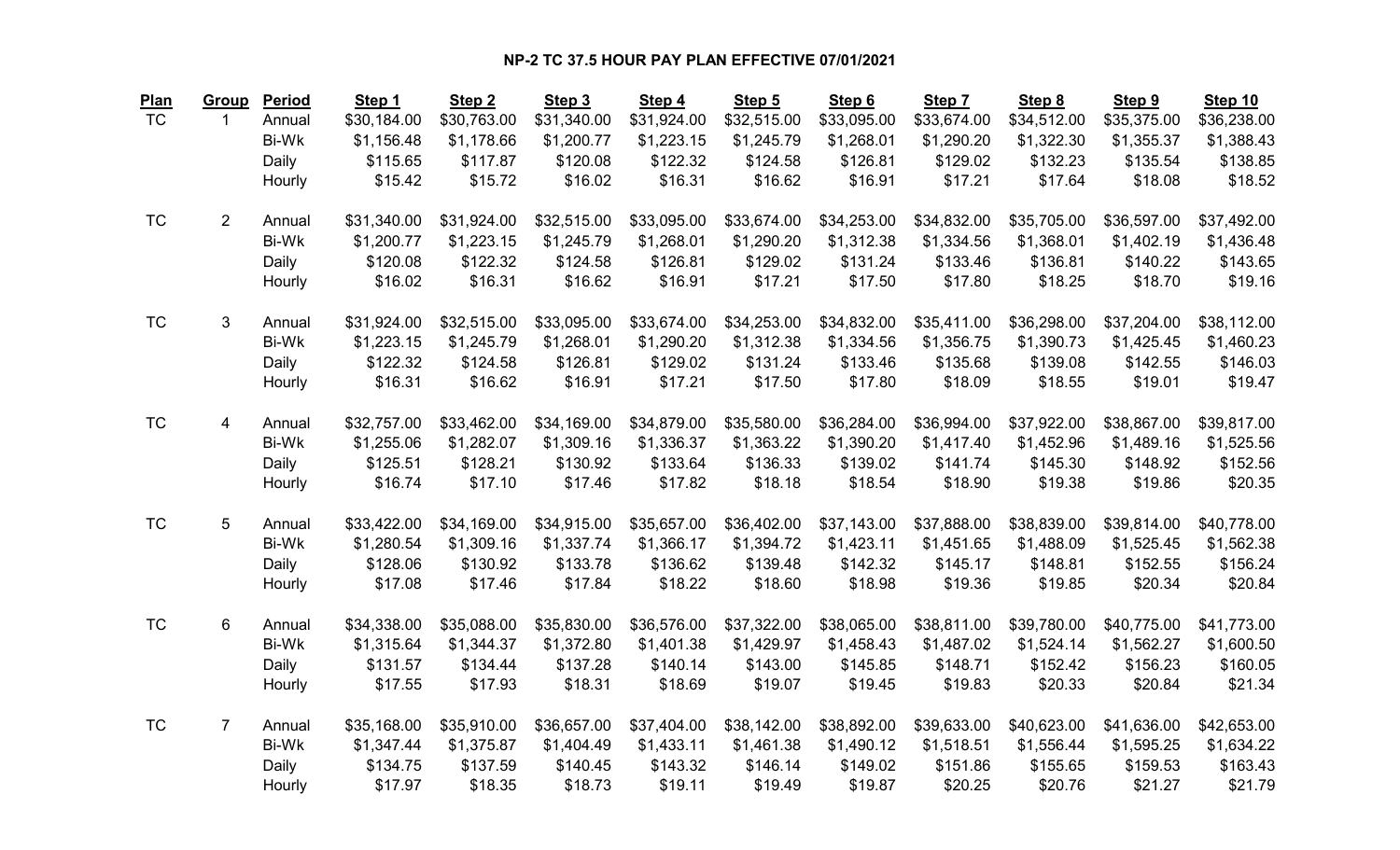| <u>Plan</u> | <b>Group</b> | Period       | Step 1      | Step <sub>2</sub> | Step 3      | Step 4      | Step 5      | Step 6      | Step 7      | Step 8      | Step 9      | Step 10     |
|-------------|--------------|--------------|-------------|-------------------|-------------|-------------|-------------|-------------|-------------|-------------|-------------|-------------|
| <b>TC</b>   | 8            | Annual       | \$37,322.00 | \$38,236.00       | \$39,142.00 | \$40,090.00 | \$41,069.00 | \$42,046.00 | \$43,081.00 | \$44,156.00 | \$45,262.00 | \$46,362.00 |
|             |              | Bi-Wk        | \$1,429.97  | \$1,464.99        | \$1,499.70  | \$1,536.02  | \$1,573.53  | \$1,610.96  | \$1,650.62  | \$1,691.81  | \$1,734.18  | \$1,776.33  |
|             |              | Daily        | \$143.00    | \$146.50          | \$149.97    | \$153.61    | \$157.36    | \$161.10    | \$165.07    | \$169.19    | \$173.42    | \$177.64    |
|             |              | Hourly       | \$19.07     | \$19.54           | \$20.00     | \$20.49     | \$20.99     | \$21.48     | \$22.01     | \$22.56     | \$23.13     | \$23.69     |
| <b>TC</b>   | 9            | Annual       | \$38,269.00 | \$39,224.00       | \$40,212.00 | \$41,233.00 | \$42,253.00 | \$43,334.00 | \$44,431.00 | \$45,543.00 | \$46,684.00 | \$47,821.00 |
|             |              | <b>Bi-Wk</b> | \$1,466.25  | \$1,502.84        | \$1,540.69  | \$1,579.81  | \$1,618.89  | \$1,660.31  | \$1,702.34  | \$1,744.95  | \$1,788.66  | \$1,832.23  |
|             |              | Daily        | \$146.63    | \$150.29          | \$154.07    | \$157.99    | \$161.89    | \$166.04    | \$170.24    | \$174.50    | \$178.87    | \$183.23    |
|             |              | Hourly       | \$19.55     | \$20.04           | \$20.55     | \$21.07     | \$21.59     | \$22.14     | \$22.70     | \$23.27     | \$23.85     | \$24.43     |
| <b>TC</b>   | 10           | Annual       | \$39,365.00 | \$40,412.00       | \$41,471.00 | \$42,547.00 | \$43,684.00 | \$44,845.00 | \$46,042.00 | \$47,191.00 | \$48,372.00 | \$49,551.00 |
|             |              | Bi-Wk        | \$1,508.24  | \$1,548.36        | \$1,588.93  | \$1,630.16  | \$1,673.72  | \$1,718.20  | \$1,764.07  | \$1,808.09  | \$1,853.34  | \$1,898.51  |
|             |              | Daily        | \$150.83    | \$154.84          | \$158.90    | \$163.02    | \$167.38    | \$171.82    | \$176.41    | \$180.81    | \$185.34    | \$189.86    |
|             |              | Hourly       | \$20.11     | \$20.65           | \$21.19     | \$21.74     | \$22.32     | \$22.91     | \$23.53     | \$24.11     | \$24.72     | \$25.32     |
| <b>TC</b>   | 11           | Annual       | \$40,459.00 | \$41,570.00       | \$42,703.00 | \$43,886.00 | \$45,113.00 | \$46,352.00 | \$47,604.00 | \$48,795.00 | \$50,017.00 | \$51,236.00 |
|             |              | <b>Bi-Wk</b> | \$1,550.16  | \$1,592.73        | \$1,636.14  | \$1,681.46  | \$1,728.47  | \$1,775.94  | \$1,823.91  | \$1,869.55  | \$1,916.37  | \$1,963.07  |
|             |              | Daily        | \$155.02    | \$159.28          | \$163.62    | \$168.15    | \$172.85    | \$177.60    | \$182.40    | \$186.96    | \$191.64    | \$196.31    |
|             |              | Hourly       | \$20.67     | \$21.24           | \$21.82     | \$22.42     | \$23.05     | \$23.68     | \$24.32     | \$24.93     | \$25.56     | \$26.18     |
|             |              |              |             |                   |             |             |             |             |             |             |             |             |
| <b>TC</b>   | 12           | Annual       | \$41,635.00 | \$42,825.00       | \$44,058.00 | \$45,340.00 | \$46,630.00 | \$47,933.00 | \$49,224.00 | \$50,459.00 | \$51,720.00 | \$52,981.00 |
|             |              | Bi-Wk        | \$1,595.22  | \$1,640.81        | \$1,688.05  | \$1,737.17  | \$1,786.60  | \$1,836.52  | \$1,885.98  | \$1,933.30  | \$1,981.61  | \$2,029.93  |
|             |              | Daily        | \$159.53    | \$164.09          | \$168.81    | \$173.72    | \$178.66    | \$183.66    | \$188.60    | \$193.33    | \$198.17    | \$203.00    |
|             |              | Hourly       | \$21.27     | \$21.88           | \$22.51     | \$23.17     | \$23.83     | \$24.49     | \$25.15     | \$25.78     | \$26.43     | \$27.07     |
| <b>TC</b>   | 13           | Annual       | \$43,848.00 | \$45,418.00       | \$47,002.00 | \$48,579.00 | \$50,167.00 | \$51,750.00 | \$53,330.00 | \$54,667.00 | \$56,037.00 | \$57,400.00 |
|             |              | Bi-Wk        | \$1,680.00  | \$1,740.16        | \$1,800.85  | \$1,861.27  | \$1,922.11  | \$1,982.76  | \$2,043.30  | \$2,094.53  | \$2,147.02  | \$2,199.24  |
|             |              | Daily        | \$168.00    | \$174.02          | \$180.09    | \$186.13    | \$192.22    | \$198.28    | \$204.33    | \$209.46    | \$214.71    | \$219.93    |
|             |              | Hourly       | \$22.40     | \$23.21           | \$24.02     | \$24.82     | \$25.63     | \$26.44     | \$27.25     | \$27.93     | \$28.63     | \$29.33     |
| <b>TC</b>   | 14           | Annual       | \$45,850.00 | \$47,482.00       | \$49,113.00 | \$50,743.00 | \$52,373.00 | \$54,008.00 | \$55,631.00 | \$57,021.00 | \$58,452.00 | \$59,877.00 |
|             |              | Bi-Wk        | \$1,756.71  | \$1,819.24        | \$1,881.73  | \$1,944.18  | \$2,006.63  | \$2,069.28  | \$2,131.46  | \$2,184.72  | \$2,239.55  | \$2,294.14  |
|             |              | Daily        | \$175.68    | \$181.93          | \$188.18    | \$194.42    | \$200.67    | \$206.93    | \$213.15    | \$218.48    | \$223.96    | \$229.42    |
|             |              | Hourly       | \$23.43     | \$24.26           | \$25.09     | \$25.93     | \$26.76     | \$27.60     | \$28.42     | \$29.13     | \$29.87     | \$30.59     |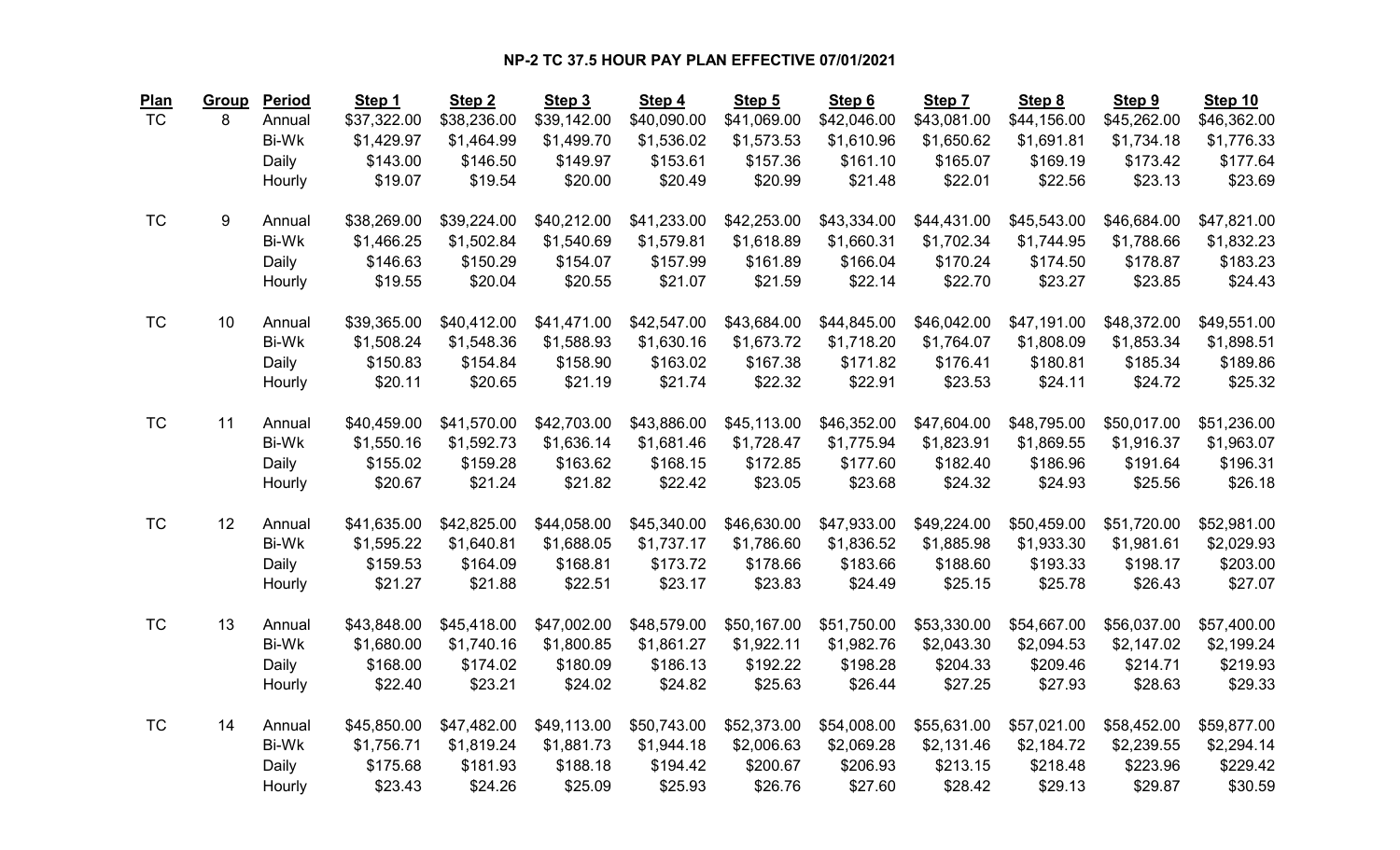| <b>Plan</b> | Group | Period       | Step 1      | Step <sub>2</sub> | Step 3      | Step 4      | Step 5      | Step 6      | Step 7      | Step 8      | Step 9      | Step 10     |
|-------------|-------|--------------|-------------|-------------------|-------------|-------------|-------------|-------------|-------------|-------------|-------------|-------------|
| <b>TC</b>   | 15    | Annual       | \$47,973.00 | \$49,661.00       | \$51,337.00 | \$53,018.00 | \$54,701.00 | \$56,388.00 | \$58,067.00 | \$59,519.00 | \$61,007.00 | \$62,492.00 |
|             |       | Bi-Wk        | \$1,838.05  | \$1,902.73        | \$1,966.94  | \$2,031.35  | \$2,095.83  | \$2,160.46  | \$2,224.79  | \$2,280.43  | \$2,337.44  | \$2,394.33  |
|             |       | Daily        | \$183.81    | \$190.28          | \$196.70    | \$203.14    | \$209.59    | \$216.05    | \$222.48    | \$228.05    | \$233.75    | \$239.44    |
|             |       | Hourly       | \$24.51     | \$25.37           | \$26.23     | \$27.09     | \$27.95     | \$28.81     | \$29.67     | \$30.41     | \$31.17     | \$31.93     |
| <b>TC</b>   | 16    | Annual       | \$50,249.00 | \$51,980.00       | \$53,714.00 | \$55,445.00 | \$57,172.00 | \$58,903.00 | \$60,627.00 | \$62,146.00 | \$63,699.00 | \$65,250.00 |
|             |       | Bi-Wk        | \$1,925.25  | \$1,991.58        | \$2,058.01  | \$2,124.33  | \$2,190.50  | \$2,256.82  | \$2,322.88  | \$2,381.08  | \$2,440.58  | \$2,500.00  |
|             |       | Daily        | \$192.53    | \$199.16          | \$205.81    | \$212.44    | \$219.05    | \$225.69    | \$232.29    | \$238.11    | \$244.06    | \$250.00    |
|             |       | Hourly       | \$25.67     | \$26.56           | \$27.45     | \$28.33     | \$29.21     | \$30.10     | \$30.98     | \$31.75     | \$32.55     | \$33.34     |
| <b>TC</b>   | 17    | Annual       | \$52,669.00 | \$54,458.00       | \$56,226.00 | \$58,012.00 | \$59,790.00 | \$61,572.00 | \$63,354.00 | \$64,938.00 | \$66,564.00 | \$68,182.00 |
|             |       | Bi-Wk        | \$2,017.97  | \$2,086.52        | \$2,154.26  | \$2,222.69  | \$2,290.81  | \$2,359.09  | \$2,427.36  | \$2,488.05  | \$2,550.35  | \$2,612.34  |
|             |       | Daily        | \$201.80    | \$208.66          | \$215.43    | \$222.27    | \$229.09    | \$235.91    | \$242.74    | \$248.81    | \$255.04    | \$261.24    |
|             |       | Hourly       | \$26.91     | \$27.83           | \$28.73     | \$29.64     | \$30.55     | \$31.46     | \$32.37     | \$33.18     | \$34.01     | \$34.84     |
| <b>TC</b>   | 18    | Annual       | \$55,260.00 | \$57,081.00       | \$58,903.00 | \$60,732.00 | \$62,552.00 | \$64,373.00 | \$66,206.00 | \$67,861.00 | \$69,558.00 | \$71,253.00 |
|             |       | Bi-Wk        | \$2,117.25  | \$2,187.02        | \$2,256.82  | \$2,326.90  | \$2,396.63  | \$2,466.40  | \$2,536.63  | \$2,600.04  | \$2,665.06  | \$2,730.00  |
|             |       | Daily        | \$211.73    | \$218.71          | \$225.69    | \$232.69    | \$239.67    | \$246.64    | \$253.67    | \$260.01    | \$266.51    | \$273.00    |
|             |       | Hourly       | \$28.23     | \$29.17           | \$30.10     | \$31.03     | \$31.96     | \$32.89     | \$33.83     | \$34.67     | \$35.54     | \$36.40     |
| <b>TC</b>   | 19    | Annual       | \$57,906.00 | \$59,790.00       | \$61,670.00 | \$63,549.00 | \$65,428.00 | \$67,302.00 | \$69,176.00 | \$70,907.00 | \$72,677.00 | \$74,449.00 |
|             |       | <b>Bi-Wk</b> | \$2,218.63  | \$2,290.81        | \$2,362.84  | \$2,434.83  | \$2,506.82  | \$2,578.63  | \$2,650.43  | \$2,716.75  | \$2,784.56  | \$2,852.46  |
|             |       | Daily        | \$221.87    | \$229.09          | \$236.29    | \$243.49    | \$250.69    | \$257.87    | \$265.05    | \$271.68    | \$278.46    | \$285.25    |
|             |       | Hourly       | \$29.59     | \$30.55           | \$31.51     | \$32.47     | \$33.43     | \$34.39     | \$35.34     | \$36.23     | \$37.13     | \$38.04     |
| <b>TC</b>   | 20    | Annual       | \$60,788.00 | \$62,710.00       | \$64,639.00 | \$66,560.00 | \$68,479.00 | \$70,412.00 | \$72,328.00 | \$74,137.00 | \$75,988.00 | \$77,842.00 |
|             |       | Bi-Wk        | \$2,329.05  | \$2,402.69        | \$2,476.60  | \$2,550.20  | \$2,623.72  | \$2,697.78  | \$2,771.19  | \$2,840.50  | \$2,911.42  | \$2,982.46  |
|             |       | Daily        | \$232.91    | \$240.27          | \$247.66    | \$255.02    | \$262.38    | \$269.78    | \$277.12    | \$284.05    | \$291.15    | \$298.25    |
|             |       | Hourly       | \$31.06     | \$32.04           | \$33.03     | \$34.01     | \$34.99     | \$35.98     | \$36.95     | \$37.88     | \$38.82     | \$39.77     |
| <b>TC</b>   | 21    | Annual       | \$63,721.00 | \$65,698.00       | \$67,668.00 | \$69,649.00 | \$71,631.00 | \$73,598.00 | \$75,579.00 | \$77,468.00 | \$79,405.00 | \$81,339.00 |
|             |       | Bi-Wk        | \$2,441.42  | \$2,517.17        | \$2,592.65  | \$2,668.55  | \$2,744.49  | \$2,819.85  | \$2,895.75  | \$2,968.13  | \$3,042.34  | \$3,116.44  |
|             |       | Daily        | \$244.15    | \$251.72          | \$259.27    | \$266.86    | \$274.45    | \$281.99    | \$289.58    | \$296.82    | \$304.24    | \$311.65    |
|             |       | Hourly       | \$32.56     | \$33.57           | \$34.57     | \$35.59     | \$36.60     | \$37.60     | \$38.61     | \$39.58     | \$40.57     | \$41.56     |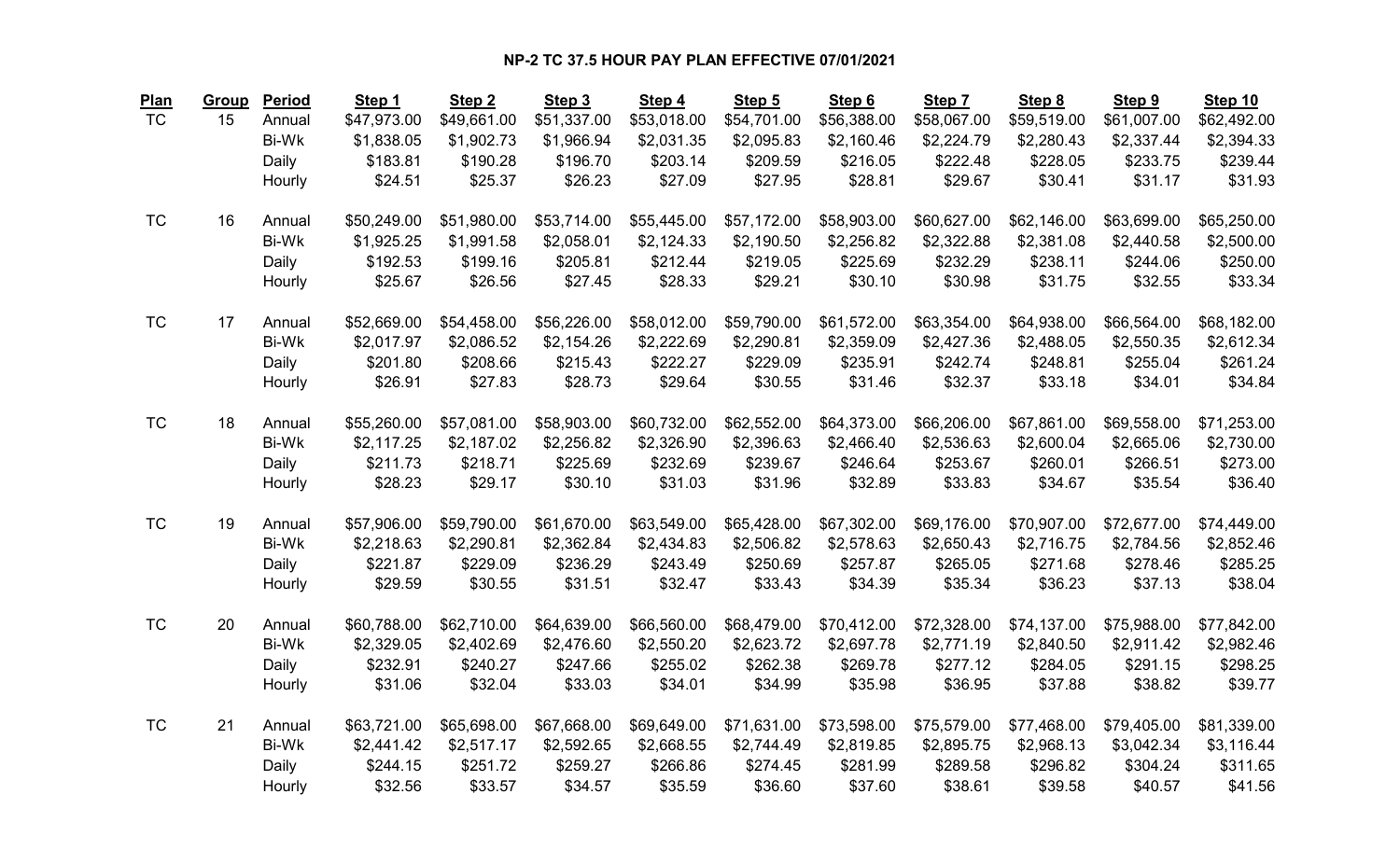| <b>Plan</b> | Group | Period       | Step 1      | Step <sub>2</sub> | Step 3      | Step 4      | Step 5      | Step 6      | Step 7                                                                       | Step 8      | Step 9      | Step 10                                            |
|-------------|-------|--------------|-------------|-------------------|-------------|-------------|-------------|-------------|------------------------------------------------------------------------------|-------------|-------------|----------------------------------------------------|
| <b>TC</b>   | 22    | Annual       | \$65,428.00 | \$67,772.00       | \$70,121.00 | \$72,460.00 | \$74,810.00 | \$77,155.00 | \$79,501.00                                                                  | \$81,490.00 | \$83,529.00 | \$85,566.00                                        |
|             |       | <b>Bi-Wk</b> | \$2,506.82  | \$2,596.63        | \$2,686.63  | \$2,776.25  | \$2,866.29  | \$2,956.14  | \$3,046.02                                                                   | \$3,122.23  | \$3,200.35  | \$3,278.40                                         |
|             |       | Daily        | \$250.69    | \$259.67          | \$268.67    | \$277.63    | \$286.63    | \$295.62    | \$304.61                                                                     | \$312.23    | \$320.04    | \$327.84                                           |
|             |       | Hourly       | \$33.43     | \$34.63           | \$35.83     | \$37.02     | \$38.22     | \$39.42     | \$40.62                                                                      | \$41.63     | \$42.68     | \$43.72                                            |
| <b>TC</b>   | 23    | Annual       | \$68,457.00 | \$70,908.00       | \$73,345.00 | \$75,788.00 | \$78,239.00 | \$80,675.00 | \$83,123.00                                                                  | \$85,206.00 | \$87,337.00 | \$89,462.00                                        |
|             |       | Bi-Wk        | \$2,622.88  | \$2,716.79        | \$2,810.16  | \$2,903.76  | \$2,997.67  | \$3,091.00  | \$3,184.79                                                                   | \$3,264.60  | \$3,346.25  | \$3,427.67                                         |
|             |       | Daily        | \$262.29    | \$271.68          | \$281.02    | \$290.38    | \$299.77    | \$309.10    | \$318.48                                                                     | \$326.46    | \$334.63    | \$342.77                                           |
|             |       | Hourly       | \$34.98     | \$36.23           | \$37.47     | \$38.72     | \$39.97     | \$41.22     | \$42.47                                                                      | \$43.53     | \$44.62     | \$45.71                                            |
| <b>TC</b>   | 24    | Annual       | \$71,689.00 | \$74,235.00       | \$76,783.00 | \$79,332.00 | \$81,875.00 | \$84,426.00 | \$86,971.00                                                                  | \$89,146.00 | \$91,374.00 | \$93,603.00                                        |
|             |       | Bi-Wk        | \$2,746.71  | \$2,844.26        | \$2,941.88  | \$3,039.55  | \$3,136.98  | \$3,234.72  | \$3,332.23                                                                   | \$3,415.56  | \$3,500.92  | \$3,586.33                                         |
|             |       | Daily        | \$274.68    | \$284.43          | \$294.19    | \$303.96    | \$313.70    | \$323.48    | \$333.23                                                                     | \$341.56    | \$350.10    | \$358.64                                           |
|             |       | Hourly       | \$36.63     | \$37.93           | \$39.23     | \$40.53     | \$41.83     | \$43.13     | \$44.43                                                                      | \$45.55     | \$46.68     | \$47.82                                            |
| <b>TC</b>   | 25    | Annual       | \$75,118.00 | \$77,760.00       | \$80,403.00 | \$83,038.00 | \$85,685.00 | \$88,322.00 | \$90,969.00                                                                  | \$93,245.00 | \$95,576.00 | \$97,901.00                                        |
|             |       | Bi-Wk        | \$2,878.09  | \$2,979.32        | \$3,080.58  | \$3,181.54  | \$3,282.96  | \$3,383.99  | \$3,485.41                                                                   | \$3,572.61  | \$3,661.92  | \$3,751.00                                         |
|             |       | Daily        | \$287.81    | \$297.94          | \$308.06    | \$318.16    | \$328.30    | \$338.40    | \$348.55                                                                     | \$357.27    | \$366.20    | \$375.10                                           |
|             |       | Hourly       | \$38.38     | \$39.73           | \$41.08     | \$42.43     | \$43.78     | \$45.12     | \$46.48                                                                      | \$47.64     | \$48.83     | \$50.02                                            |
| <b>TC</b>   | 26    | Annual       | \$78,757.00 | \$81,491.00       | \$84,228.00 | \$86,971.00 | \$89,712.00 | \$92,450.00 | \$95,184.00                                                                  |             |             | \$97,565.00 \$100,002.00 \$102,444.00              |
|             |       | <b>Bi-Wk</b> | \$3,017.51  | \$3,122.27        | \$3,227.13  | \$3,332.23  | \$3,437.25  | \$3,542.15  | \$3,646.90                                                                   | \$3,738.13  | \$3,831.50  | \$3,925.06                                         |
|             |       | Daily        | \$301.76    | \$312.23          | \$322.72    | \$333.23    | \$343.73    | \$354.22    | \$364.69                                                                     | \$373.82    | \$383.15    | \$392.51                                           |
|             |       | Hourly       | \$40.24     | \$41.64           | \$43.03     | \$44.43     | \$45.83     | \$47.23     | \$48.63                                                                      | \$49.85     | \$51.09     | \$52.34                                            |
| <b>TC</b>   | 27    | Annual       | \$82,593.00 | \$85,422.00       | \$88,267.00 | \$91,099.00 | \$93,933.00 | \$96,762.00 |                                                                              |             |             | \$99,604.00 \$102,096.00 \$104,643.00 \$107,197.00 |
|             |       | Bi-Wk        | \$3,164.49  | \$3,272.88        | \$3,381.88  | \$3,490.39  | \$3,598.97  | \$3,707.36  | \$3,816.25                                                                   | \$3,911.73  | \$4,009.32  | \$4,107.17                                         |
|             |       | Daily        | \$316.45    | \$327.29          | \$338.19    | \$349.04    | \$359.90    | \$370.74    | \$381.63                                                                     | \$391.18    | \$400.94    | \$410.72                                           |
|             |       | Hourly       | \$42.20     | \$43.64           | \$45.10     | \$46.54     | \$47.99     | \$49.44     | \$50.89                                                                      | \$52.16     | \$53.46     | \$54.77                                            |
| <b>TC</b>   | 28    | Annual       | \$86,693.00 | \$89,634.00       | \$92,561.00 | \$95,495.00 |             |             | \$98,422.00 \$101,357.00 \$104,287.00 \$106,896.00 \$109,570.00 \$112,239.00 |             |             |                                                    |
|             |       | Bi-Wk        | \$3,321.58  | \$3,434.26        | \$3,546.40  | \$3,658.82  | \$3,770.96  | \$3,883.41  | \$3,995.68                                                                   | \$4,095.64  | \$4,198.09  | \$4,300.35                                         |
|             |       | Daily        | \$332.16    | \$343.43          | \$354.64    | \$365.89    | \$377.10    | \$388.35    | \$399.57                                                                     | \$409.57    | \$419.81    | \$430.04                                           |
|             |       | Hourly       | \$44.29     | \$45.80           | \$47.29     | \$48.79     | \$50.28     | \$51.78     | \$53.28                                                                      | \$54.61     | \$55.98     | \$57.34                                            |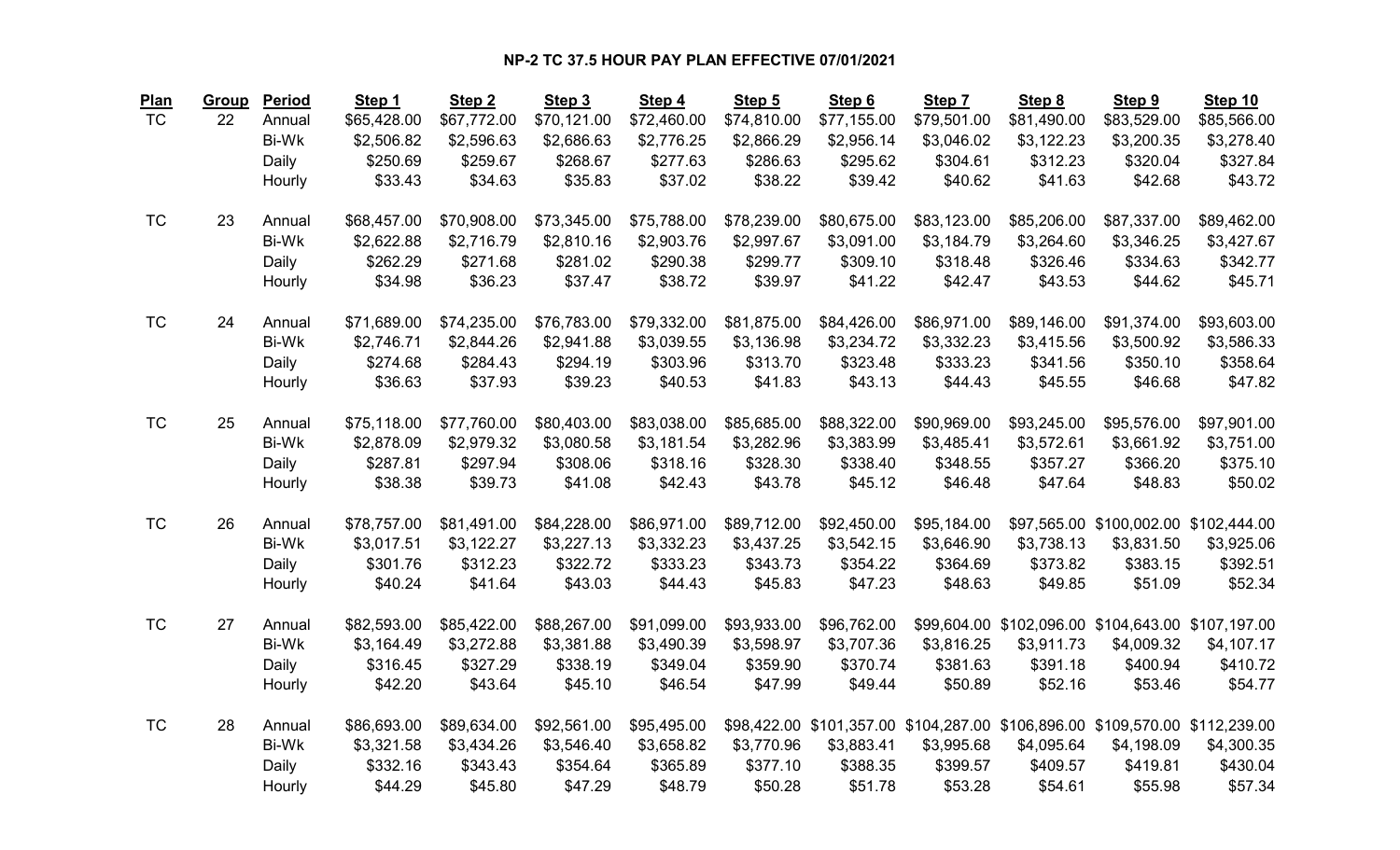| <b>Plan</b> | Group | Period | Step 1      | Step <sub>2</sub> | Step 3                                                                                                                            | Step 4     | Step 5     | Step 6                                                                                                 | Step 7     | Step 8     | Step 9     | Step 10    |
|-------------|-------|--------|-------------|-------------------|-----------------------------------------------------------------------------------------------------------------------------------|------------|------------|--------------------------------------------------------------------------------------------------------|------------|------------|------------|------------|
| <b>TC</b>   | 29    | Annual | \$87,515.00 | \$90,744.00       | \$93,980.00                                                                                                                       |            |            | \$97,213.00 \$100,444.00 \$103,671.00 \$106,909.00 \$109,585.00 \$112,324.00 \$115,062.00              |            |            |            |            |
|             |       | Bi-Wk  | \$3,353.07  | \$3,476.79        | \$3,600.77                                                                                                                        | \$3,724.64 | \$3,848.43 | \$3,972.07                                                                                             | \$4,096.14 | \$4,198.66 | \$4,303.61 | \$4,408.51 |
|             |       | Daily  | \$335.31    | \$347.68          | \$360.08                                                                                                                          | \$372.47   | \$384.85   | \$397.21                                                                                               | \$409.62   | \$419.87   | \$430.37   | \$440.86   |
|             |       | Hourly | \$44.71     | \$46.36           | \$48.02                                                                                                                           | \$49.67    | \$51.32    | \$52.97                                                                                                | \$54.62    | \$55.99    | \$57.39    | \$58.79    |
| <b>TC</b>   | 30    | Annual | \$90,969.00 | \$94,291.00       |                                                                                                                                   |            |            | \$97,620.00 \$100,944.00 \$104,274.00 \$107,597.00 \$110,927.00 \$113,703.00 \$116,548.00 \$119,382.00 |            |            |            |            |
|             |       | Bi-Wk  | \$3,485.41  | \$3,612.69        | \$3,740.23                                                                                                                        | \$3,867.59 | \$3,995.18 | \$4,122.50                                                                                             | \$4,250.08 | \$4,356.44 | \$4,465.45 | \$4,574.03 |
|             |       | Daily  | \$348.55    | \$361.27          | \$374.03                                                                                                                          | \$386.76   | \$399.52   | \$412.25                                                                                               | \$425.01   | \$435.65   | \$446.55   | \$457.41   |
|             |       | Hourly | \$46.48     | \$48.17           | \$49.87                                                                                                                           | \$51.57    | \$53.27    | \$54.97                                                                                                | \$56.67    | \$58.09    | \$59.54    | \$60.99    |
| <b>TC</b>   | 31    | Annual | \$94,564.00 |                   | \$97,997.00 \$101,405.00 \$104,831.00 \$108,263.00 \$111,682.00 \$115,114.00 \$117,991.00 \$120,942.00 \$123,890.00               |            |            |                                                                                                        |            |            |            |            |
|             |       | Bi-Wk  | \$3,623.15  | \$3,754.68        | \$3,885.25                                                                                                                        | \$4,016.52 | \$4,148.01 | \$4,279.01                                                                                             | \$4,410.50 | \$4,520.73 | \$4,633.80 | \$4,746.75 |
|             |       | Daily  | \$362.32    | \$375.47          | \$388.53                                                                                                                          | \$401.66   | \$414.81   | \$427.91                                                                                               | \$441.05   | \$452.08   | \$463.38   | \$474.68   |
|             |       | Hourly | \$48.31     | \$50.07           | \$51.81                                                                                                                           | \$53.56    | \$55.31    | \$57.06                                                                                                | \$58.81    | \$60.28    | \$61.79    | \$63.29    |
| <b>TC</b>   | 32    | Annual |             |                   | \$98,300.00 \$101,818.00 \$105,333.00 \$108,849.00 \$112,378.00 \$115,891.00 \$119,416.00 \$122,400.00 \$125,459.00 \$128,521.00  |            |            |                                                                                                        |            |            |            |            |
|             |       | Bi-Wk  | \$3,766.29  | \$3,901.08        | \$4,035.75                                                                                                                        | \$4,170.46 | \$4,305.68 | \$4,440.27                                                                                             | \$4,575.33 | \$4,689.66 | \$4,806.86 | \$4,924.18 |
|             |       | Daily  | \$376.63    | \$390.11          | \$403.58                                                                                                                          | \$417.05   | \$430.57   | \$444.03                                                                                               | \$457.54   | \$468.97   | \$480.69   | \$492.42   |
|             |       | Hourly | \$50.22     | \$52.02           | \$53.81                                                                                                                           | \$55.61    | \$57.41    | \$59.21                                                                                                | \$61.01    | \$62.53    | \$64.10    | \$65.66    |
| <b>TC</b>   | 33    | Annual |             |                   | \$102,196.00 \$105,812.00 \$109,427.00 \$113,051.00 \$116,671.00 \$120,286.00 \$123,902.00 \$127,001.00 \$130,180.00 \$133,353.00 |            |            |                                                                                                        |            |            |            |            |
|             |       | Bi-Wk  | \$3,915.56  | \$4,054.10        | \$4,192.61                                                                                                                        | \$4,331.46 | \$4,470.16 | \$4,608.66                                                                                             | \$4,747.21 | \$4,865.94 | \$4,987.74 | \$5,109.32 |
|             |       | Daily  | \$391.56    | \$405.41          | \$419.27                                                                                                                          | \$433.15   | \$447.02   | \$460.87                                                                                               | \$474.73   | \$486.60   | \$498.78   | \$510.94   |
|             |       | Hourly | \$52.21     | \$54.06           | \$55.91                                                                                                                           | \$57.76    | \$59.61    | \$61.45                                                                                                | \$63.30    | \$64.88    | \$66.51    | \$68.13    |
| <b>TC</b>   | 34    | Annual |             |                   | \$106,344.00 \$110,065.00 \$113,782.00 \$117,500.00 \$121,213.00 \$124,930.00 \$128,641.00 \$131,859.00 \$135,156.00 \$138,450.00 |            |            |                                                                                                        |            |            |            |            |
|             |       | Bi-Wk  | \$4,074.49  | \$4,217.05        | \$4,359.47                                                                                                                        | \$4,501.92 | \$4,644.18 | \$4,786.60                                                                                             | \$4,928.78 | \$5,052.07 | \$5,178.40 | \$5,304.60 |
|             |       | Daily  | \$407.45    | \$421.71          | \$435.95                                                                                                                          | \$450.20   | \$464.42   | \$478.66                                                                                               | \$492.88   | \$505.21   | \$517.84   | \$530.46   |
|             |       | Hourly | \$54.33     | \$56.23           | \$58.13                                                                                                                           | \$60.03    | \$61.93    | \$63.83                                                                                                | \$65.72    | \$67.37    | \$69.05    | \$70.73    |
| <b>TC</b>   | 35    | Annual |             |                   | \$110,670.00 \$114,467.00 \$118,289.00 \$122,094.00 \$125,903.00 \$129,713.00 \$133,532.00 \$136,869.00 \$140,289.00 \$143,712.00 |            |            |                                                                                                        |            |            |            |            |
|             |       | Bi-Wk  | \$4,240.23  | \$4,385.71        | \$4,532.15                                                                                                                        | \$4,677.94 | \$4,823.87 | \$4,969.85                                                                                             | \$5,116.17 | \$5,244.03 | \$5,375.06 | \$5,506.21 |
|             |       | Daily  | \$424.03    | \$438.58          | \$453.22                                                                                                                          | \$467.80   | \$482.39   | \$496.99                                                                                               | \$511.62   | \$524.41   | \$537.51   | \$550.63   |
|             |       | Hourly | \$56.54     | \$58.48           | \$60.43                                                                                                                           | \$62.38    | \$64.32    | \$66.27                                                                                                | \$68.22    | \$69.93    | \$71.67    | \$73.42    |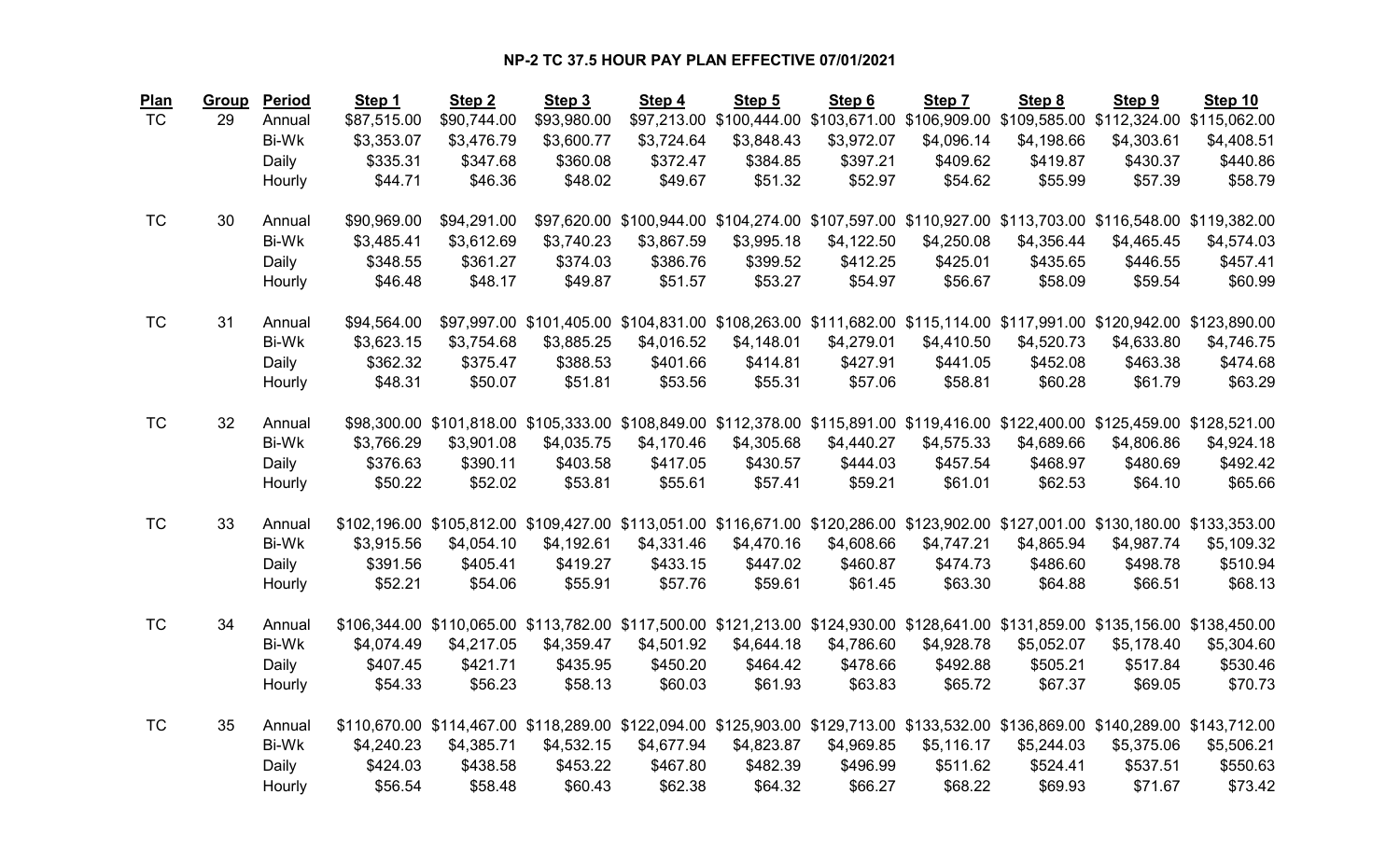| <b>Plan</b> | Group | Period       | Step 1     | Step <sub>2</sub>                                                                                                                 | Step 3     | Step 4     | Step 5     | Step 6     | Step 7     | Step 8     | Step 9     | Step 10    |
|-------------|-------|--------------|------------|-----------------------------------------------------------------------------------------------------------------------------------|------------|------------|------------|------------|------------|------------|------------|------------|
| <b>TC</b>   | 36    | Annual       |            | \$115,210.00 \$119,115.00 \$123,027.00 \$126,939.00 \$130,843.00 \$134,755.00 \$138,666.00 \$142,129.00 \$145,682.00 \$149,232.00 |            |            |            |            |            |            |            |            |
|             |       | Bi-Wk        | \$4,414.18 | \$4,563.80                                                                                                                        | \$4,713.68 | \$4,863.57 | \$5,013.15 | \$5,163.03 | \$5,312.88 | \$5,445.56 | \$5,581.69 | \$5,717.71 |
|             |       | Daily        | \$441.42   | \$456.38                                                                                                                          | \$471.37   | \$486.36   | \$501.32   | \$516.31   | \$531.29   | \$544.56   | \$558.17   | \$571.78   |
|             |       | Hourly       | \$58.86    | \$60.86                                                                                                                           | \$62.85    | \$64.85    | \$66.85    | \$68.85    | \$70.84    | \$72.61    | \$74.43    | \$76.24    |
| <b>TC</b>   | 37    | Annual       |            | \$119,932.00 \$123,952.00 \$127,963.00 \$131,978.00 \$135,999.00 \$140,009.00 \$144,029.00 \$147,630.00 \$151,317.00 \$155,009.00 |            |            |            |            |            |            |            |            |
|             |       | Bi-Wk        | \$4,595.10 | \$4,749.12                                                                                                                        | \$4,902.80 | \$5,056.63 | \$5,210.69 | \$5,364.33 | \$5,518.36 | \$5,656.33 | \$5,797.59 | \$5,939.05 |
|             |       | Daily        | \$459.51   | \$474.92                                                                                                                          | \$490.28   | \$505.67   | \$521.07   | \$536.44   | \$551.84   | \$565.64   | \$579.76   | \$593.91   |
|             |       | Hourly       | \$61.27    | \$63.33                                                                                                                           | \$65.38    | \$67.43    | \$69.48    | \$71.53    | \$73.58    | \$75.42    | \$77.31    | \$79.19    |
| <b>TC</b>   | 38    | Annual       |            | \$124,824.00 \$128,932.00 \$133,047.00 \$137,156.00 \$141,266.00 \$145,379.00 \$149,491.00 \$153,225.00 \$157,056.00 \$160,884.00 |            |            |            |            |            |            |            |            |
|             |       | <b>Bi-Wk</b> | \$4,782.53 | \$4,939.93                                                                                                                        | \$5,097.59 | \$5,255.02 | \$5,412.50 | \$5,570.08 | \$5,727.63 | \$5,870.69 | \$6,017.48 | \$6,164.14 |
|             |       | Daily        | \$478.26   | \$494.00                                                                                                                          | \$509.76   | \$525.51   | \$541.25   | \$557.01   | \$572.77   | \$587.07   | \$601.75   | \$616.42   |
|             |       | Hourly       | \$63.77    | \$65.87                                                                                                                           | \$67.97    | \$70.07    | \$72.17    | \$74.27    | \$76.37    | \$78.28    | \$80.24    | \$82.19    |
| <b>TC</b>   | 39    | Annual       |            | \$129,962.00 \$134,173.00 \$138,372.00 \$142,589.00 \$146,795.00 \$150,999.00 \$155,205.00 \$159,090.00 \$163,064.00 \$167,039.00 |            |            |            |            |            |            |            |            |
|             |       | Bi-Wk        | \$4,979.39 | \$5,140.73                                                                                                                        | \$5,301.61 | \$5,463.19 | \$5,624.33 | \$5,785.41 | \$5,946.56 | \$6,095.41 | \$6,247.67 | \$6,399.97 |
|             |       | Daily        | \$497.94   | \$514.08                                                                                                                          | \$530.17   | \$546.32   | \$562.44   | \$578.55   | \$594.66   | \$609.55   | \$624.77   | \$640.00   |
|             |       | Hourly       | \$66.40    | \$68.55                                                                                                                           | \$70.69    | \$72.85    | \$75.00    | \$77.14    | \$79.29    | \$81.28    | \$83.31    | \$85.34    |
| <b>TC</b>   | 40    | Annual       |            | \$135,321.00 \$139,618.00 \$143,920.00 \$148,208.00 \$152,511.00 \$156,810.00 \$161,112.00 \$165,136.00 \$169,271.00 \$173,396.00 |            |            |            |            |            |            |            |            |
|             |       | Bi-Wk        | \$5,184.72 | \$5,349.35                                                                                                                        | \$5,514.18 | \$5,678.47 | \$5,843.34 | \$6,008.05 | \$6,172.88 | \$6,327.05 | \$6,485.48 | \$6,643.53 |
|             |       | Daily        | \$518.48   | \$534.94                                                                                                                          | \$551.42   | \$567.85   | \$584.34   | \$600.81   | \$617.29   | \$632.71   | \$648.55   | \$664.36   |
|             |       | Hourly       | \$69.13    | \$71.33                                                                                                                           | \$73.53    | \$75.72    | \$77.92    | \$80.11    | \$82.31    | \$84.37    | \$86.48    | \$88.59    |
| <b>TC</b>   | 41    | Annual       |            | \$140,925.00 \$145,330.00 \$149,725.00 \$154,134.00 \$158,534.00 \$162,928.00 \$167,328.00 \$171,515.00 \$175,800.00 \$180,089.00 |            |            |            |            |            |            |            |            |
|             |       | Bi-Wk        | \$5,399.43 | \$5,568.20                                                                                                                        | \$5,736.60 | \$5,905.52 | \$6,074.10 | \$6,242.46 | \$6,411.04 | \$6,571.46 | \$6,735.64 | \$6,899.97 |
|             |       | Daily        | \$539.95   | \$556.82                                                                                                                          | \$573.66   | \$590.56   | \$607.41   | \$624.25   | \$641.11   | \$657.15   | \$673.57   | \$690.00   |
|             |       | Hourly       | \$72.00    | \$74.25                                                                                                                           | \$76.49    | \$78.75    | \$80.99    | \$83.24    | \$85.49    | \$87.62    | \$89.81    | \$92.00    |
| <b>TC</b>   | 42    | Annual       |            | \$146,744.00 \$151,246.00 \$155,746.00 \$160,238.00 \$164,741.00 \$169,238.00 \$173,740.00 \$178,083.00 \$182,541.00 \$186,990.00 |            |            |            |            |            |            |            |            |
|             |       | Bi-Wk        | \$5,622.38 | \$5,794.87                                                                                                                        | \$5,967.28 | \$6,139.39 | \$6,311.92 | \$6,484.22 | \$6,656.71 | \$6,823.11 | \$6,993.91 | \$7,164.37 |
|             |       | Daily        | \$562.24   | \$579.49                                                                                                                          | \$596.73   | \$613.94   | \$631.20   | \$648.43   | \$665.68   | \$682.32   | \$699.40   | \$716.44   |
|             |       | Hourly       | \$74.97    | \$77.27                                                                                                                           | \$79.57    | \$81.86    | \$84.16    | \$86.46    | \$88.76    | \$90.98    | \$93.26    | \$95.53    |